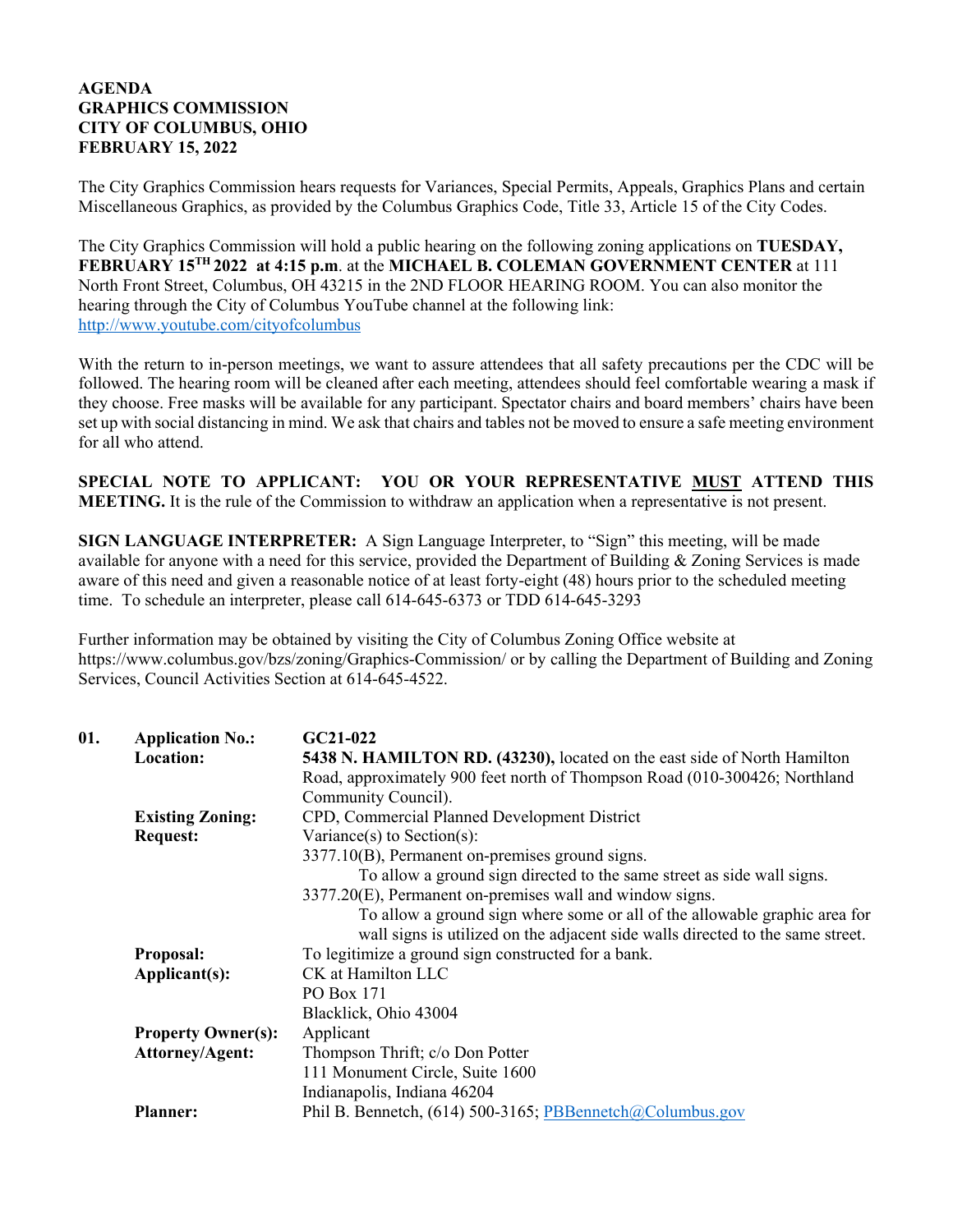| 02. | <b>Application No.:</b>   | GC21-046                                                                                                                                       |
|-----|---------------------------|------------------------------------------------------------------------------------------------------------------------------------------------|
|     | Location:                 | 930 HILLIARD-ROME RD. (43228), located on the east side of Hilliard-Rome                                                                       |
|     |                           | Road, approximately 740 feet south of Fisher Road (246-301941; Far West Side                                                                   |
|     |                           | Area Commission).                                                                                                                              |
|     | <b>Existing Zoning:</b>   | CPD, Commercial Planned Development District                                                                                                   |
|     | <b>Request:</b>           | Variance(s) to Section(s):                                                                                                                     |
|     |                           | 3375.15, Banner standards.                                                                                                                     |
|     |                           | To increase the number of allowed banners from 1 to $4(A, D1, D2, F3)$ .                                                                       |
|     |                           | 3375.15(B), Banner standards.                                                                                                                  |
|     |                           | To increase the display time for banners from 30 days to 120 days for                                                                          |
|     |                           | Banners D1 and D2 (a variance of 90 days), to 90 days for Banner A (a                                                                          |
|     |                           | variance of 60 days), and 5 days for Banner F3 (a variance of -25 days).                                                                       |
|     |                           | 3375.15(C), Banner standards.                                                                                                                  |
|     |                           | To increase the graphic area of a banner from 16 square feet to 63.86                                                                          |
|     |                           | square feet (Banner A) and to 32 square feet (Banner F3).                                                                                      |
|     |                           | 3377.27, Temporary on-premises signs--General provisions.                                                                                      |
|     |                           | To increase the number of allowed temporary signs from one $(1)$ to two $(2)$                                                                  |
|     |                           | and to increase the height of a temporary signs from 8 feet to 11 feet (B2,                                                                    |
|     |                           | $C2$ ).                                                                                                                                        |
|     |                           | 3375.12(A), Graphics requiring graphics commission approval.                                                                                   |
|     |                           | To allow signs which are not specifically prohibited by this Graphics<br>Code, but which would not comply with its provisions to extend beyond |
|     |                           | the perimeter of the wall to which it is attached (Sign 4).                                                                                    |
|     |                           | 3377.10(B), Permanent on-premises ground signs.                                                                                                |
|     |                           | To allow a 26-square-foot side wall sign on an elevation that is directed to                                                                   |
|     |                           | the same street as a ground sign.                                                                                                              |
|     |                           | 3377.08(B)(2), Illumination and special effects.                                                                                               |
|     |                           | To reduce the portion of the sign used for identification from 50 percent to                                                                   |
|     |                           | 36.3 percent.                                                                                                                                  |
|     |                           | 3377.18(A,1), Permanent on-premises projecting signs.                                                                                          |
|     |                           | To allow two projecting signs on fuel station building columns directed to                                                                     |
|     |                           | the same street as a                                                                                                                           |
|     |                           | ground sign.                                                                                                                                   |
|     | Proposal:                 | To allow multiple banners, temporary signs, projecting signs and identification                                                                |
|     |                           | signs.                                                                                                                                         |
|     | Applicant(s):             | Sheetz, Inc., c/o Mike Casale                                                                                                                  |
|     |                           | 630 Morrison Road, Ste 150                                                                                                                     |
|     |                           | Gahanna, Ohio 43230                                                                                                                            |
|     | <b>Property Owner(s):</b> | LJKJ Rome Hilliard LLC; c/o Julie Hoffmane                                                                                                     |
|     |                           | 4774 Club Park Drive                                                                                                                           |
|     |                           | Hilliard, Ohio 43026                                                                                                                           |
|     | <b>Attorney/Agent:</b>    | Zoning Resources, c/o Cindy Kingery                                                                                                            |
|     |                           | 6405 Rising Sun Drive                                                                                                                          |
|     |                           | Grove City, Ohio 43123                                                                                                                         |
|     | <b>Planner:</b>           | Jamie Freise, (614) 645-6350; JFFreise@Columbus.gov                                                                                            |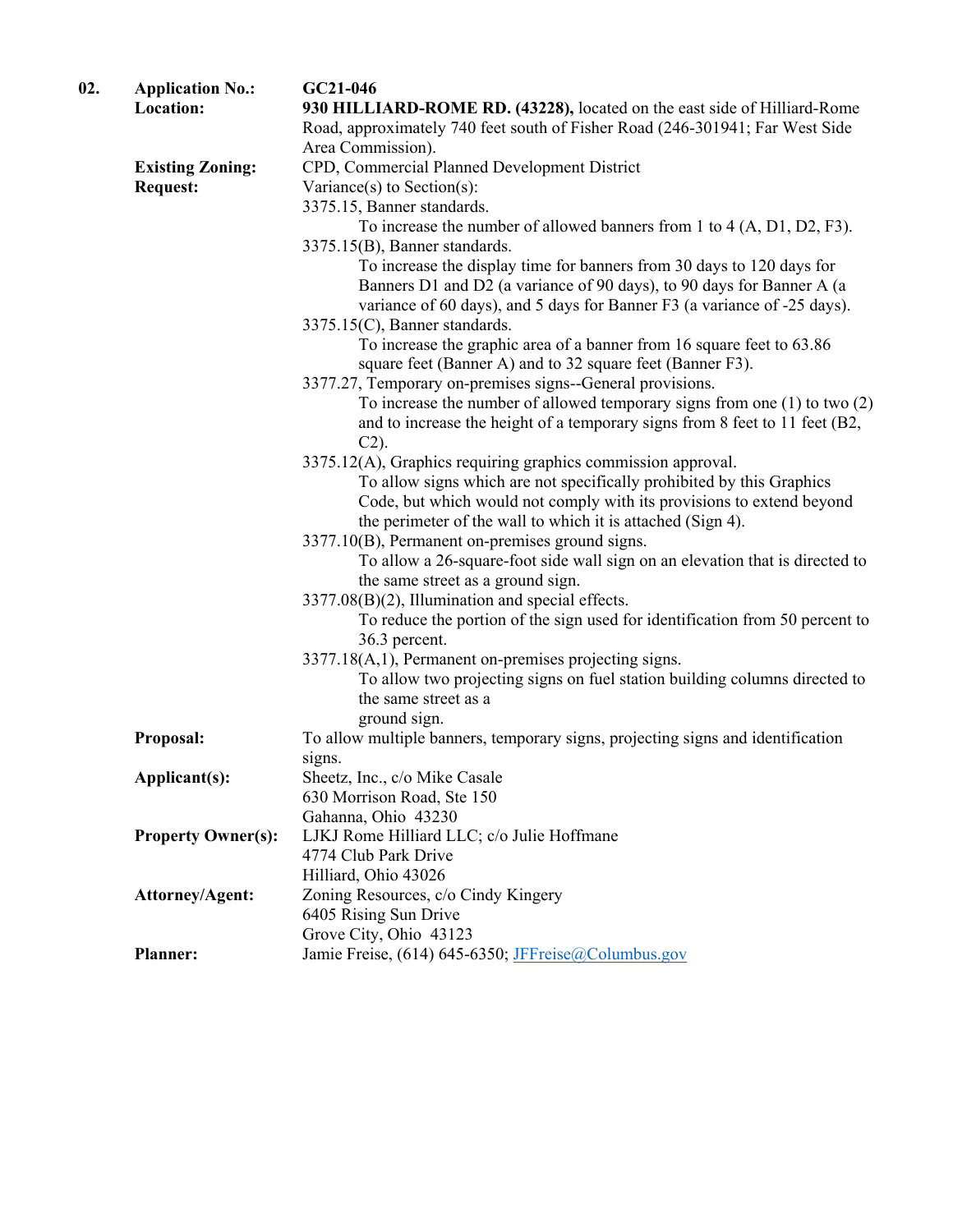| 03. | <b>Application No.:</b><br>Location: | GC21-050<br>3330 INDIANOLA AVE. (43214), located on the east side of Indianola Avenue, |
|-----|--------------------------------------|----------------------------------------------------------------------------------------|
|     |                                      | approximately 240 feet north of East North Broadway (010-024287 & 010-                 |
|     |                                      | 023306; Clintonville Area Commission).                                                 |
|     | <b>Existing Zoning:</b>              | C-4, Commercial District                                                               |
|     | <b>Request:</b>                      | Variance(s) to Section(s):                                                             |
|     |                                      | 3372.606, Graphics.                                                                    |
|     |                                      | To allow an automatic changeable copy sign in the Urban Commercial<br>Overlay.         |
|     | Proposal:                            | To install an automatic changeable copy menu/order board for a drive-thru              |
|     |                                      | restaurant.                                                                            |
|     | Applicant(s):                        | <b>Burger King Corporation</b>                                                         |
|     |                                      | PO Box 020783, General Mail Facility                                                   |
|     |                                      | Miami, Florida 33102-0783                                                              |
|     | <b>Property Owner(s):</b>            | Applicant                                                                              |
|     | <b>Attorney/Agent:</b>               | Technical Group Inc, c/o Danielle Bohannon                                             |
|     |                                      | 37716 Hills Tech Drive                                                                 |
|     |                                      | Farmington Hills, Michigan 48331                                                       |
|     | <b>Planner:</b>                      | Michael Maret, (614) 614-2749; MJMaret@Columbus.gov                                    |
| 04. | <b>Application No.:</b>              | GC21-051                                                                               |
|     | <b>Location:</b>                     | 4960 E. DUBLIN-GRANVILLE RD. (43081), located on the north side of East                |
|     |                                      | Dublin-Granville Road, approximately 890 feet west of North Hamilton Road              |
|     |                                      | (010-301661; Northland Community Council).                                             |
|     | <b>Existing Zoning:</b>              | CPD, Commercial Planned Development District                                           |
|     | <b>Request:</b>                      | Variance(s) to Section(s):                                                             |
|     |                                      | 3372.806(E)(3), Graphics.                                                              |
|     |                                      | To allow the ground sign base to be brick instead of limestone.                        |
|     |                                      | 3377.20(A), Permanent on-premises wall and window signs.                               |
|     |                                      | To allow one $(1)$ lower tenant sign to be placed on the upper level.                  |
|     |                                      | 3377.20(B), Permanent on-premises wall and window signs.                               |
|     |                                      | To allow two (2) tenant wall signs to be placed above the second floor.                |
|     |                                      | 3377.24(A), Wall signs for individual uses.                                            |
|     |                                      | To allow wall signs on the north elevation, which does not have a public               |
|     |                                      | entrance.                                                                              |
|     | Proposal:                            | To install two wall signs and one ground sign for a new office building.               |
|     | Applicant(s):                        | HQ Office I LLC                                                                        |
|     |                                      | 1533 Lake Shore Drive                                                                  |
|     |                                      | Columbus, Ohio 43204                                                                   |
|     | <b>Property Owner(s):</b>            | Applicant                                                                              |
|     | <b>Attorney/Agent:</b>               | Signcom Inc.; c/o Bruce Sommerfelt                                                     |
|     |                                      | 527 West Rich Street                                                                   |
|     |                                      | Columbus, Ohio 43215                                                                   |
|     | <b>Planner:</b>                      | Phil B. Bennetch, (614) 500-3165; PBBennetch@Columbus.gov                              |